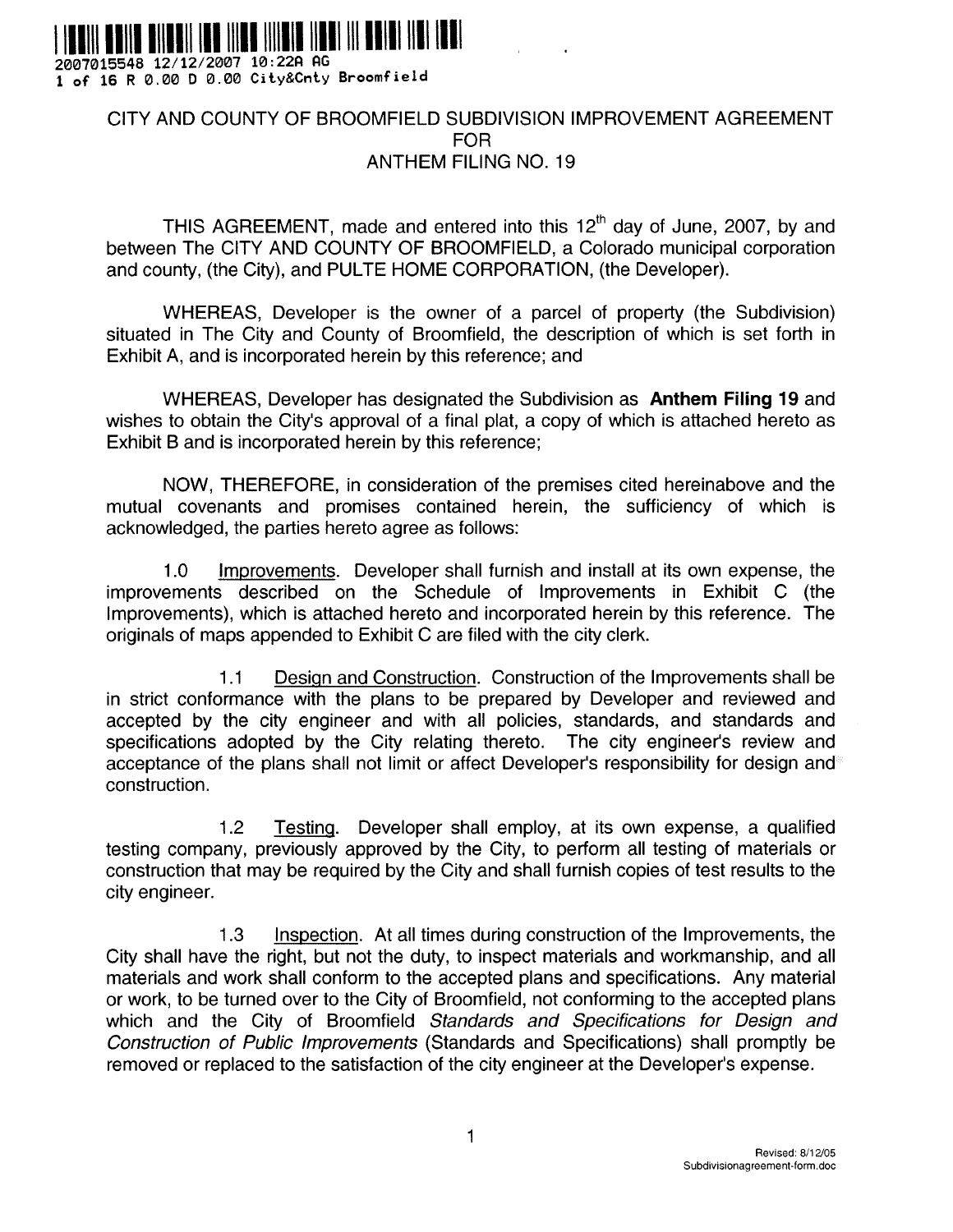

**2007015548 12/12/2007 10 :22fl P G 2 of 16 R 0 .00 D 0 .00 City&Cnty Broomfiel d**

> Subdivision Improvement Agreement for Anthem Filing No. 19

<sup>1</sup> .4 Utilities. When requested by the City, Developer shall furnish proof that proper arrangements have been made for the installation of water, sanitary sewer, gas, electric, cable television, and telephone services .

1.5 Completion of Improvements. The obligations of the Developer provided for in this paragraph I.0, including all subparagraphs hereof, shall be performed on or before June 12, 2012, and proper application for acceptance of the Improvements shall be made by such date.

<sup>1</sup> .5 .1 No Improvements shall be deemed to be completed until the city engineer has certified, in writing, that the Improvement has been completed in general conformance with the plans therefor as accepted by the City .

<sup>1</sup> .5.2 Developer shall provide the city engineer with a sworn affidavit, signed by the Developer's authorized representative, that the Improvements completed have been paid for, in full, by the Developer. The Developer shall be responsible for the information so provided. Said written certification will be reviewed by the City, but the City shall assume no responsibility or liability to any party regarding the veracity of the information so provided .

<sup>1</sup> .5.3 Before the City accepts the Improvements, Developer shall furnish to the City reproducible "as constructed" drawings, certified accurate by the engineer referred to in paragraph 3.l.

<sup>1</sup> .5.4 The Improvements within the Subdivision may be constructed by the Developer in two or more phases as approved by the City and as more particularly described in Exhibit C.

<sup>1</sup> .6 Fees. Developer is responsible for all permit fees associated with the construction or installation of the improvements. These fees include but are not limited to Public/Private Improvement Permit fees, Grading Permit fees, Water License Fees, Water Tap and Meter fees, Building Permit fees and Contractor License fees .

2.0 Rights-of-way and Easements. Before commencing the construction of any Improvements herein agreed upon, the Developer shall acquire at its own expense good and sufficient streets or easements, free and clear of any liens or encumbrances, on all lands and facilities, if any, traversed by the proposed Improvements. All such streets and easements shall be dedicated or conveyed to the City and the documents of dedication or conveyance shall be furnished to the City for recording. A policy of title insurance insuring title in the City may be required by the City, and the Developer shall pay the premium for such title insurance policy.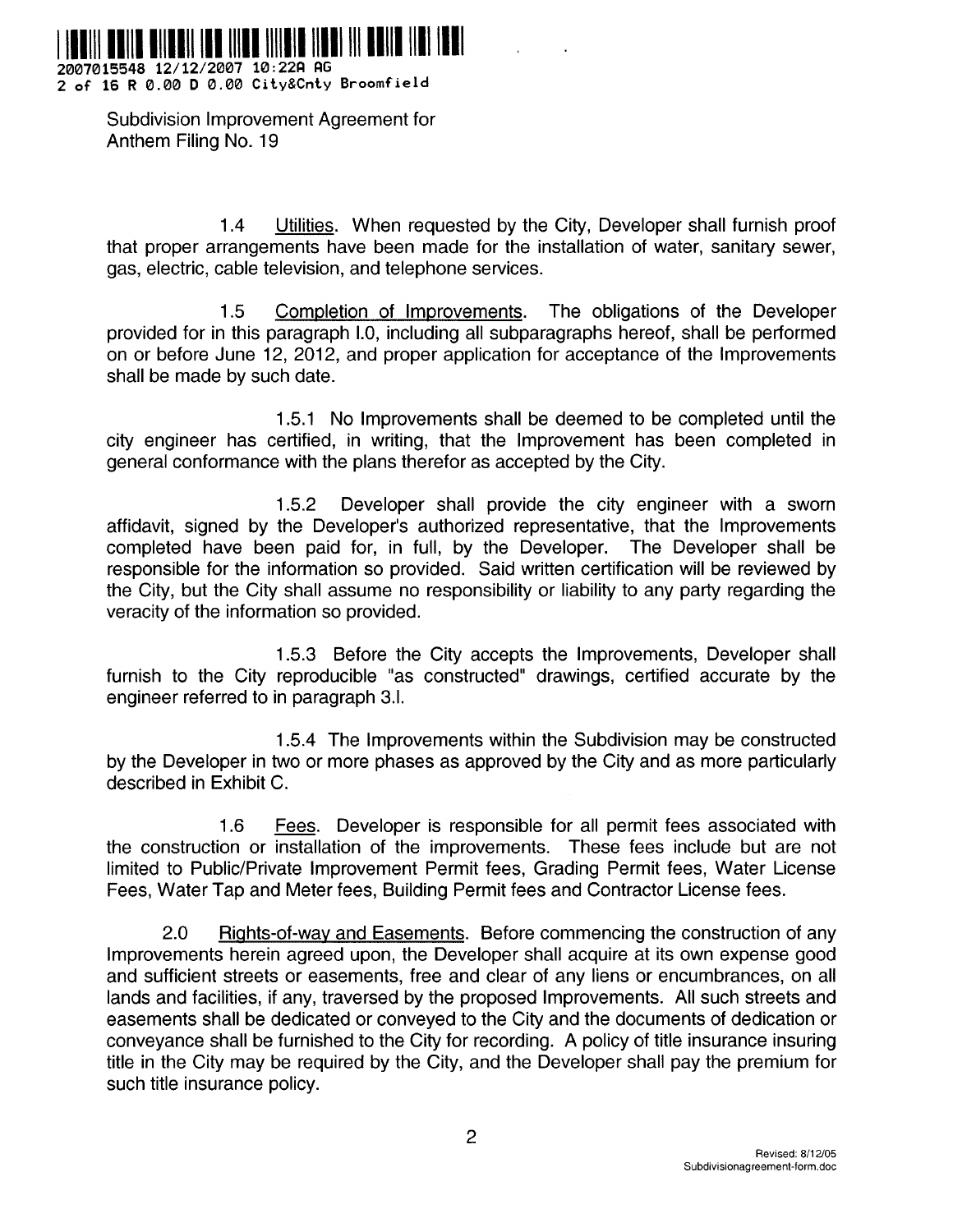

**2007015548 12/12/2007 10 :22P AG 3 of 16 R 0 .00 D 0 .00 City&Cnty Broomfield**

> Subdivision Improvement Agreement for Anthem Filing No. 19

3.0 Engineering Services. Developer shall furnish, at its own expense, all engineering services required for the Subdivision and the Improvements .

3.1 Engineering services shall be performed by a professional engineer registered in the State of Colorado. Such engineering services shall conform in all respects to the Standards and Specifications .

3.2 Engineering services shall consist of, but not be limited to, survey, designs, plans and profiles, estimates, construction supervision, and the furnishing of necessary documents in connection therewith. All engineering plans shall be submitted for review by, and be subject to the stamped acceptance by the city engineer. The city engineer's review and acceptance does not relieve Developer or Developer's engineer of the responsibility for design and construction.

4.0 Liability.

4.1 Release of Liability. Developer shall indemnify and hold harmless the City from any and all suits, actions, and claims of every nature and description caused by, arising from or on account of any act or omission of the Developer, or of any other person or entity for whose act or omission Developer is liable, with respect to such construction of the Improvements; and Developer shall pay any and all judgments rendered against the City as a result of any suit, action, or claim together with all reasonable expenses and attorney's fees incurred by the City in defending any such suit, action or claim. The Developer shall require that all contractors and other employees engaged in construction of Improvements shall maintain adequate workmen's compensation insurance and public liability coverage and shall comply with the provisions of the Federal Occupational Safety and Health Act.

4.2 Drainage Liability. The Developer shall indemnify and hold harmless the City for any liability the latter may have on account of any change in the nature, direction, quantity, or quality of historical drainage flow resulting from the development of this subdivision or from the construction of streets or storm sewers therein. In addition, the Developer promises to reimburse the City for any and all costs including, but not limited to, reasonable attorney's fees, which the City incurs in acquiring or condemning any rights-of-way or easements which the City is required to acquire or condemn or which the City is held to have acquired or condemned, for drainage as a result of the development of this subdivision.

4.3 Tax Liability. The Developer shall pay all property taxes on property dedicated to the City to the extent such taxes are due as of the date of dedication or conveyance, and the Developer shall indemnify and hold harmless the City for any such property tax liability .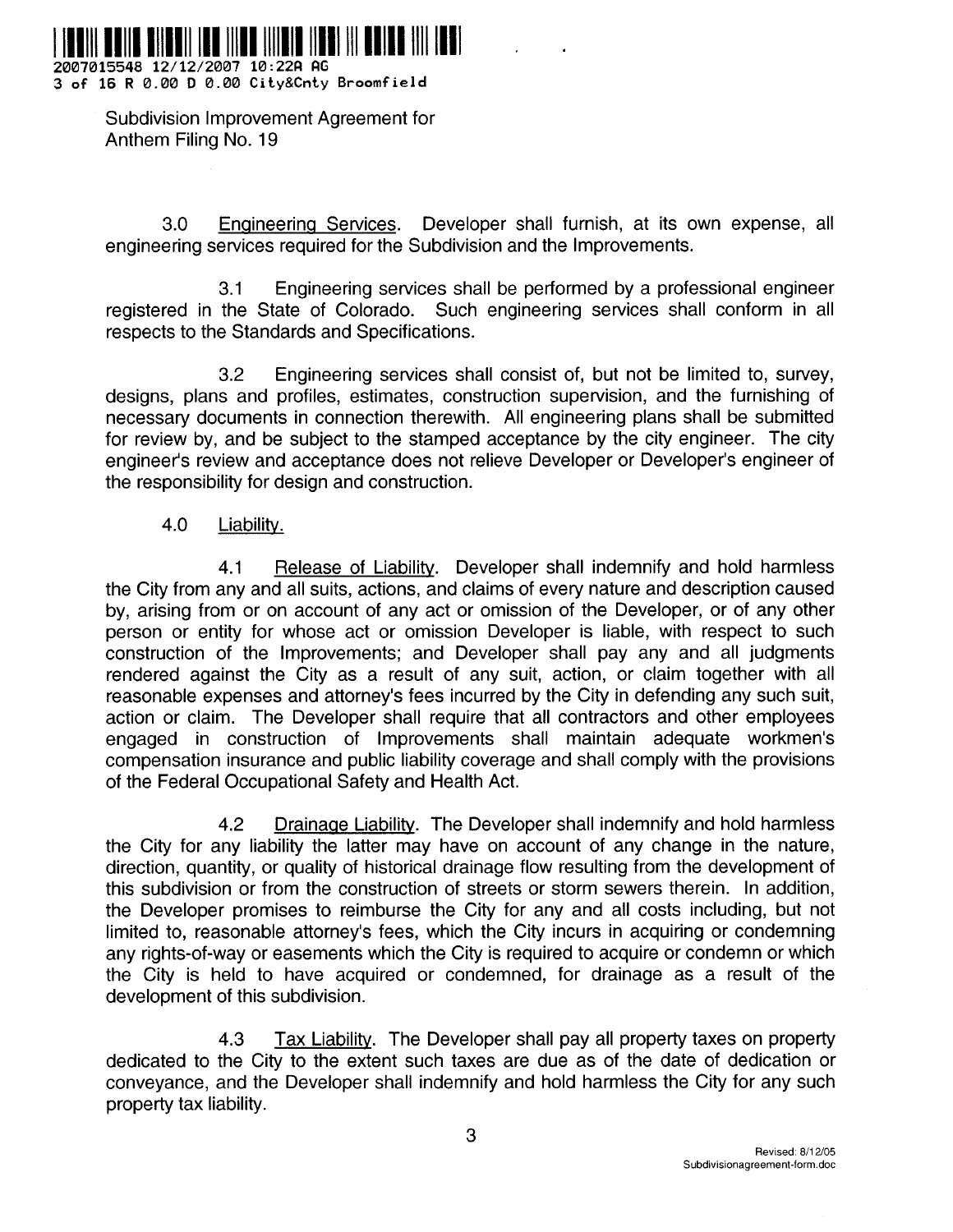

**2007015548 12/12/2007 10 :22P G 4 of 16 R 0 .00 D 0 .00 City&Cnty Broomfiel <sup>d</sup>**

> Subdivision Improvement Agreement for Anthem Filing No. 19

5 .0 Acceptance . If the Improvements are satisfactorily completed, then upon written request of Developer, accompanied by documents required by the Standards and Specifications, the City shall accept the Improvements in accordance with then-applicable procedures. Upon acceptance, said Improvements shall become public facilities and property of the City, subject to repair and replacement as set forth in section 923 .00 of the Standards and Specifications. Until acceptance by the City Council, the Developer shall bear all risk of loss, damage, or failure to any of the Improvements.

5 .1 If desired by the City, portions of the Improvements may be placed in service when completed, but such use shall not constitute an acceptance. Until the Improvements are accepted by the City, Developer shall be solely liable for any repairs or replacements which, in the opinion of the city engineer, shall become necessary. If, within thirty days after Developer's receipt of written notice from the City requesting such repairs or replacements, the Developer shall not have undertaken with due diligence to make same, the City may make such repairs or replacements at the Developer's expense and shall be entitled to draw upon the performance guarantee described in paragraph 7 .0 either before undertaking to make such repairs or at any time thereafter. In case of emergency, such written notice shall be waived, and the City shall proceed as it deems necessary, at Developer's expense .

5 .2 The City may, at its option, issue building permits for construction on lots for which the Improvements detailed herein have been started, but not completed. The City shall not issue certificates of occupancy or install water meters for lots unless (I) the Improvements serving those lots are completed and placed in service; (2) the progress of work on the Improvements throughout the Subdivision is satisfactory to the City; and (3) all terms of this Agreement have been faithfully kept by the Developer . Any waiver of the terms of this Agreement by the City in any particular instance shall not be deemed a waiver of such terms in any subsequent instance. No delay in enforcement of the terms of this Agreement by the City shall be deemed a waiver of the City's rights hereunder.

6.0 Repair and Replacement. The Developer shall, at its own expense, make all needed repairs or replacements which, in the opinion of the city engineer, shall become necessary. If, within thirty days after Developer's receipt of written notice from the City requesting such repairs or replacements, the Developer shall not have undertaken with due diligence to make same, the City may make such repairs or replacements at the Developer's expense and shall be entitled to draw upon the performance guarantee described in paragraph 7 .0 either before undertaking to make such repairs or at any time thereafter. In case of emergency, such written notice shall be waived, and the City shall proceed as it deems necessary, at the Developer's expense.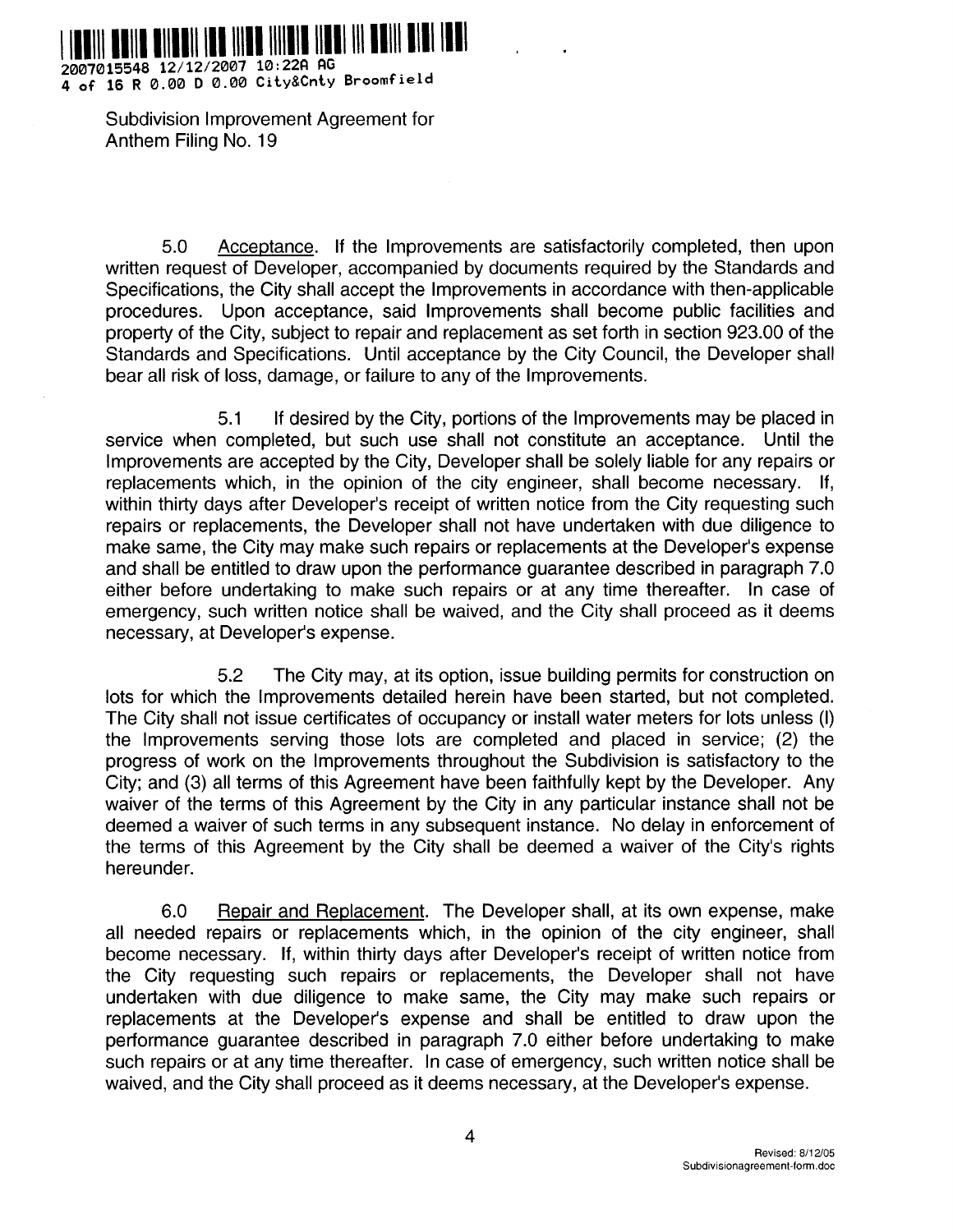

**2007015548 12/12/2007 10 :22A AG** 5 **of 16 R 0 .00 D 0 .00 City&Cnty Broomfiel d**

> Subdivision Improvement Agreement for Anthem Filing No. 19

7.0 Performance Guarantee. Before starting work on the Improvements and before any building permit is issued for any structure to be erected in the Subdivision, the Developer shall furnish to the City, at Developer's expense, a bond, an irrevocable letter of credit, or other performance guarantee, in a form and content satisfactory to the city attorney, in which the City is designated as the beneficiary of an amount equal to the total cost of the Improvements described in Exhibit C. The city engineer may permit the Developer to furnish the City with a performance guarantee for each phase or any combination of phases within the Subdivision for the Improvements described in Exhibit C . As provided in section 16-32-010 of the Broomfield Municipal Code, the Developer may provide the City with fifteen percent of the cost of the Improvements on the condition that the City will not issue building permits until all improvements are installed and completed within the Subdivision or within a phase of the Subdivision. Letters of credit shall be substantially in the form and content set forth in Exhibit D, attached hereto and incorporated herein, and shall be subject to the review and approval of the city attorney .

7 .1 The estimated cost of completion of the Improvements may increase in the future. Accordingly, the City reserves the right to review and adjust the cost estimates at any time in the future, before or after Developer provides a letter of credit. Adjusted cost estimates will be made according to changes in the Construction Cost Index as published by the *Engineering News Record*. If the City adjusts cost estimates for the Improvements, the City shall give written notice to Developer. The Developer shall, within thirty days after receipt of said written notice, provide the City with a new or amended letter of credit in the amount of the adjusted cost estimates. If the Developer refuses or fails to so provide the City with a new or amended performance guarantee, the City may withhold building permits, water licenses, and certificates of occupancy within the Subdivision.

7.2 Releases of the letter of credit shall be in accordance with the Standards and Specifications.

7.3 The letter of credit shall be maintained at an amount sufficient to fund all remaining improvements, said amount to be determined by the city engineer, until all improvements have been accepted by the City. Thereafter, the letter of credit shall be maintained at the amount required by the Standards and Specifications during the twoyear repair and replacement period referred to in paragraph 6.0.

7.4 If a letter of credit is to expire within fourteen calendar days and the Developer has not yet provided a satisfactory replacement, the City may draw on the letter of credit and either hold such funds as security for performance of this agreement, or spend such funds to finish improvements or correct problems within the Subdivision, as the City deems appropriate .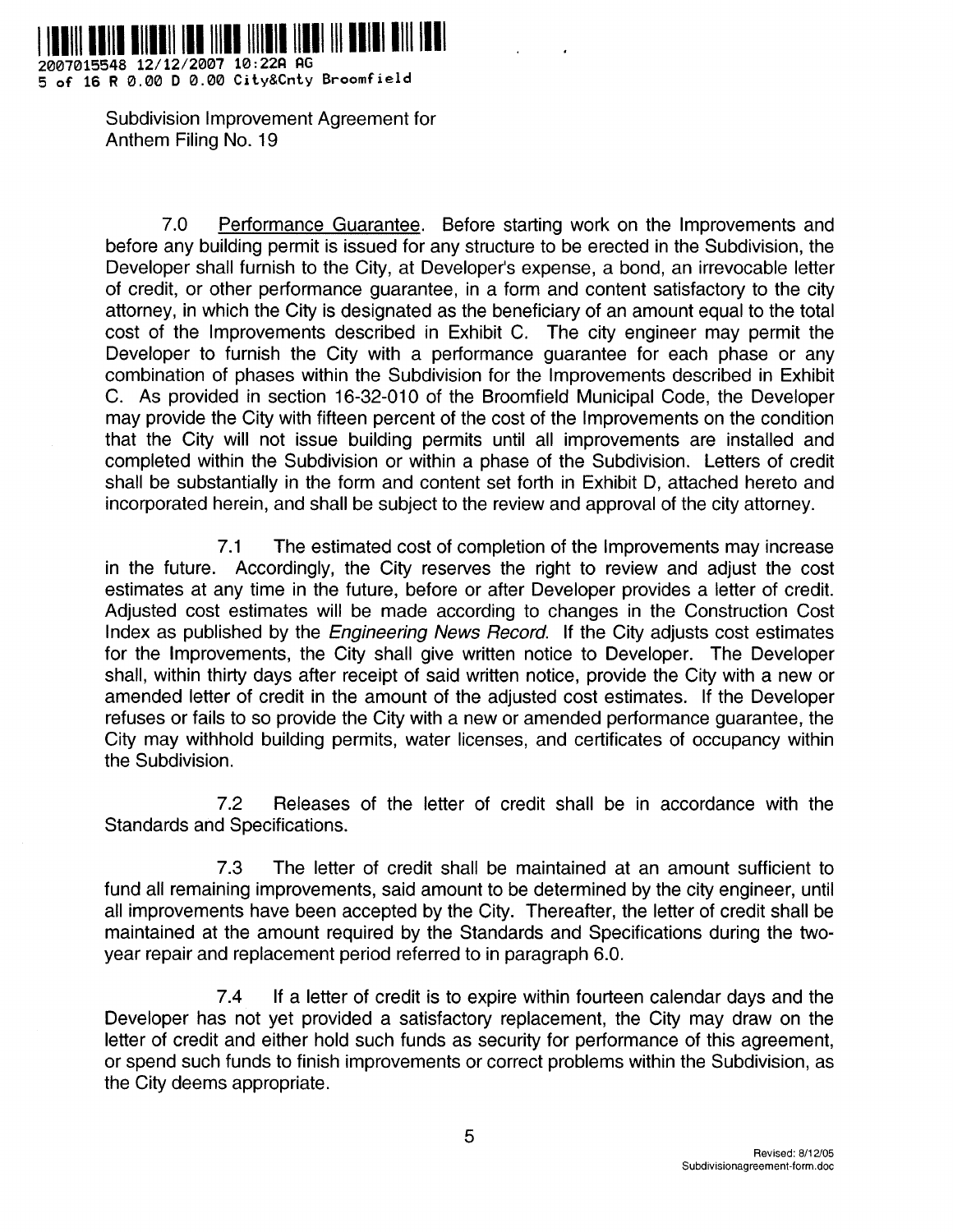

**2007015548 12/12/2007 10 :22P PG 6 of 16 R 0 .00 D 0 .00 City&Cnty Broomfiel <sup>d</sup>**

> Subdivision Improvement Agreement for Anthem Filing No. 19

8.0 Availability of Utilities. The City will use every reasonable means to plan for and provide water and sewer services for the Subdivision. However, it is expressly understood by the Developer that the City cannot guarantee its ability to provide water or sewer services. The Developer, for itself, its heirs, successors, and assigns hereby acknowledges the municipal utility limitations of the City and agrees to accept and comply with all policies, ordinances, development criteria, and platting restrictions currently in effect or enacted in the future to allocate or regulate the use of the City's utility resources .

9.0 Breach of Agreement. If at any time this Agreement or any part hereof has been breached by the Developer or if satisfactory progress has not been made on the Improvements, the City may draw on the performance guarantee described in paragraph 7 .0, may withhold approval of any or all building permits, certificates of occupancy, and water licenses applied for in the Subdivision, and, until the breach has been corrected by the Developer, shall be under no obligation to approve or to issue any additional building permits, certificates of occupancy or water licenses for any area within the Subdivision. If the City draws on the performance guarantee, it shall not be under obligation to complete the subdivision improvements. The City may use the proceeds for engineering expenses, consultants' fees and charges, legal fees and costs, the Improvements, reimbursements, or other expenses connected with the Subdivision. Notwithstanding the rights guaranteed by this paragraph, the City may pursue whatever additional remedies it may have at law or in equity. If the City brings legal action against the Developer or the issuer of the letter of credit or of the bond, and if the City is substantially successful in such litigation, the Developer shall pay the City's costs and attorneys' fees. The waiver of any one or more breaches of the Agreement shall not constitute a waiver of the remaining terms thereof.

10.0 Recording of Agreement. This Agreement shall be recorded and shall be a covenant running with the land herein described Exhibit A so that prospective purchasers and other interested parties are on notice as to the terms and provisions hereof.

11.0 Binding Effect. This Agreement shall be binding upon the heirs, successors, and assigns of the parties hereto.

12.0 Transfer or Assignments. No transfer or assignment of any of the rights or obligations of the Developer under this Agreement shall be permitted except as follows :

12.1 Prior to the sale or other transfer of the Subdivision as a unit the Developer shall obtain from the buyer or transferee a letter acknowledging the existence of this Subdivision Improvement Agreement, and agreeing to be bound thereby . Said letter shall be signed by the buyer or transferee, notarized, and delivered to the city clerk prior to the transfer or sale .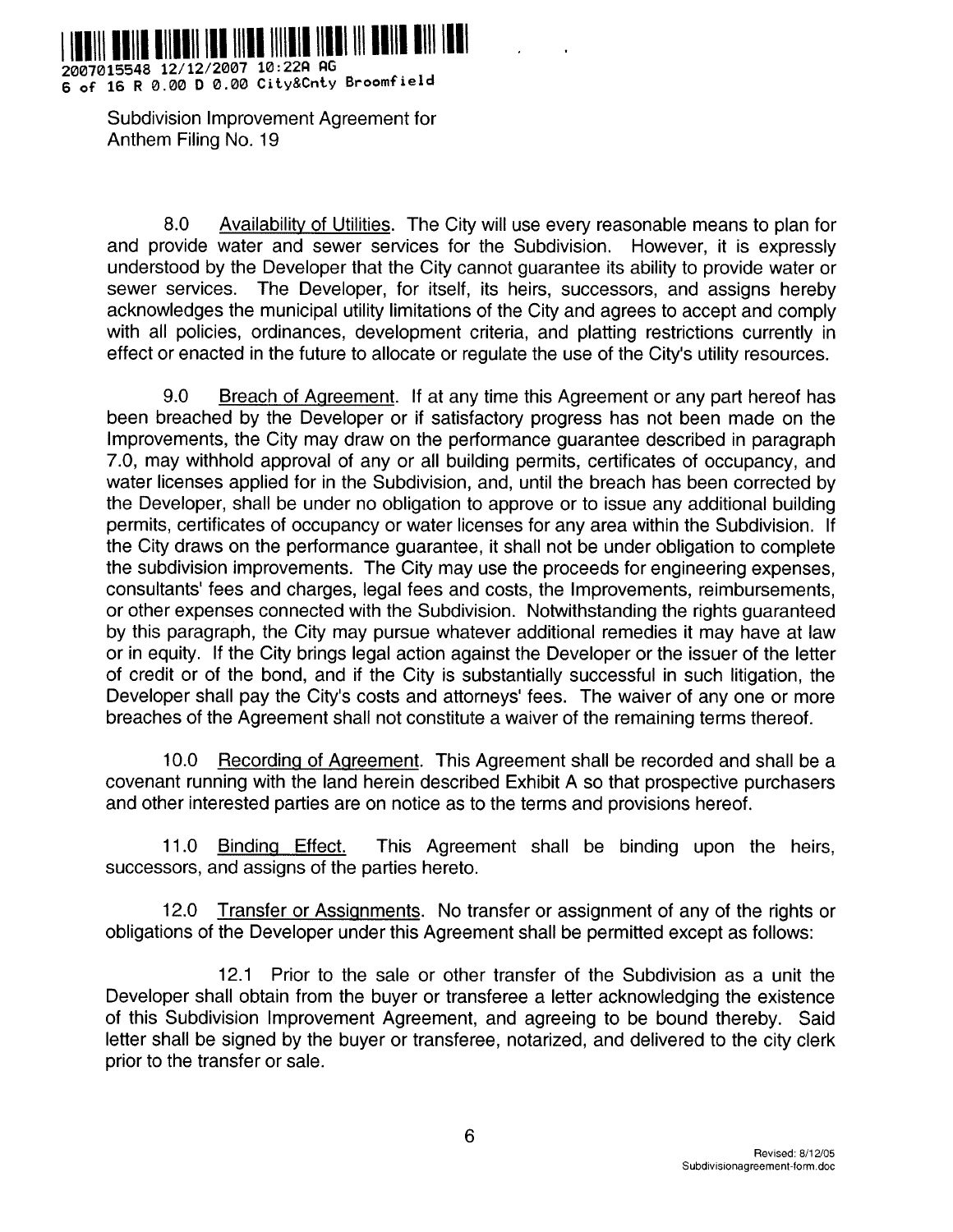

**2007015548 12/12/2007 10 :22fl PC 7 of 16 R 0 .00 D 0 .00 City&Cnty Broomfiel d**

> Subdivision Improvement Agreement for Anthem Filing No. 19

12.2 In the event of a sale or transfer of any portion of the Subdivision, except to a bona fide home buyer, the seller or transferor and the buyer or transferee shall be jointly and severally liable for the performance of each of the obligations contained in this Subdivision Improvement Agreement, unless prior to the transfer or sale an agreement satisfactory to the City, delineating and allocating between Developer and buyer or transferee the various rights and obligations of Developer under this Agreement, has been approved by the City Council.

13.0 Title and Authority. The Developer expressly warrants and represents to the City that it is the owner in fee simple of the property constituting the Subdivision, and further represents and warrants, together with the undersigned party or parties that the undersigned has or have full power and authority to enter into this Subdivision Improvement Agreement. The Developer and the undersigned party or parties understand that the City is relying on such representations and warranties in entering into this Agreement.

## 14.0 Special Provisions.

14.1 Metropolitan District. The City recognizes that metropolitan districts ("District") have been formed to install and maintain certain improvements. Nothing contained in this agreement is intended to preclude the District from performing certain of the Developers obligations under this agreement. Which, if any, of the Developer's obligations hereunder that will be performed by the District will be determined by separate procedures and documents and only with the express written approval of the City.

14.2 Future Water Restriction. If the City imposes restrictions related to limiting the planting of new landscaping materials or on the watering of existing landscaping due to the continued drought conditions, if such drought conditions have been declared by official action of the City Council of the City, the timeframe for completion of affected public and private landscaping improvements may be extended one additional landscaping season for each landscaping season impacted by the restrictions. If the timeframe is extended beyond the date, which is five years from the date of this agreement, the Developer shall provide a bond or letter of credit to the City equal to 100% of the value of the uncompleted public improvements, to the extent the City does not already have such bond or letter of credit.

14.3 Timing of Right-of-Way Landscape Improvements. Roadway and related sewer, water and drainage improvements shall be completed per the terms of the Anthem PUD Managed Growth and Development Agreement as it may be amended from time to time. Timing of improvements shall be subject to impacts of the continued drought conditions, if such drought conditions have been declared by official action of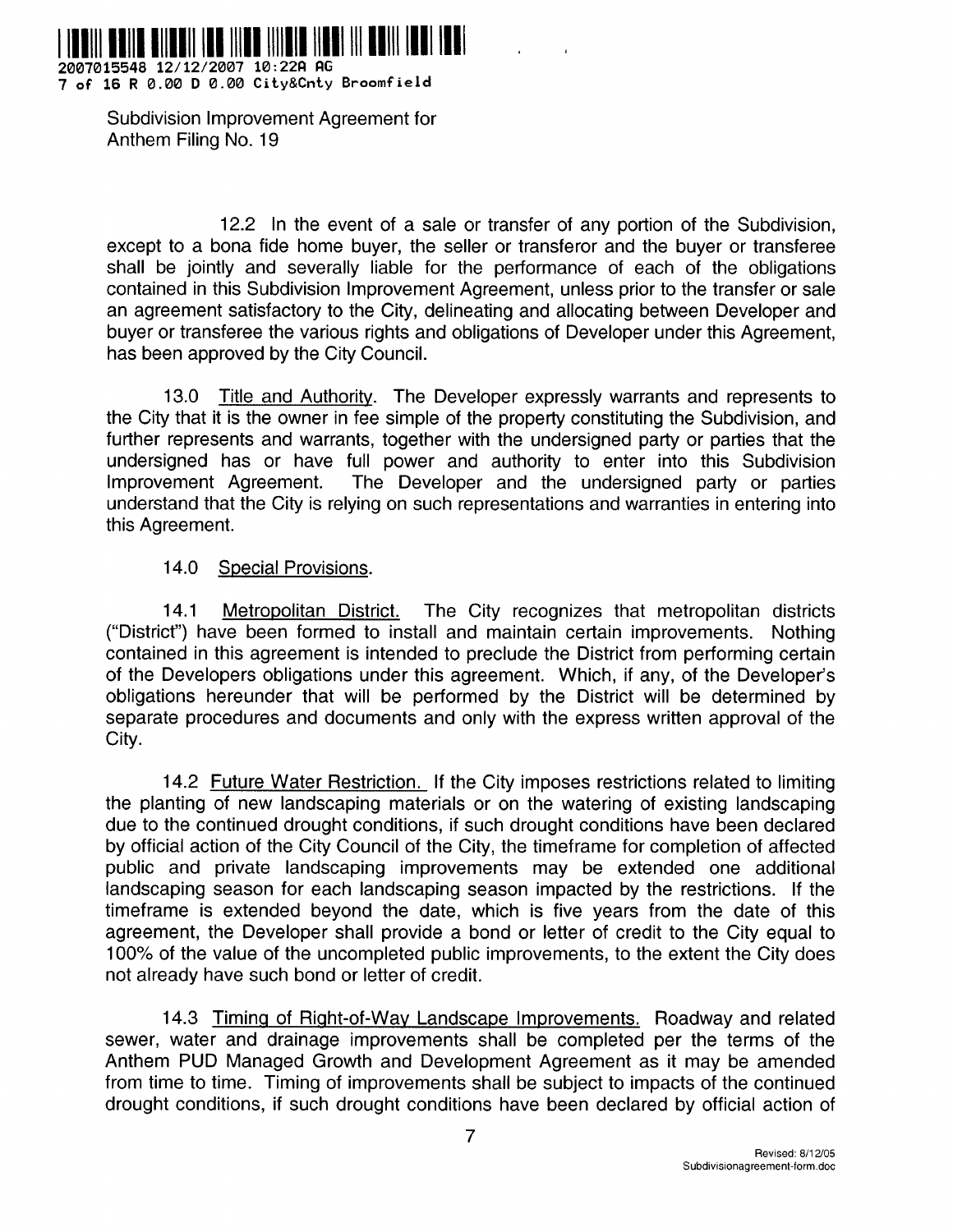

**2007015548 12/12/2007 10 :22fl AG 8 of 16 R 0 .00 D 0 .00 City&Cnty Broomfiel d**

> Subdivision Improvement Agreement for Anthem Filing No. 19

the City Council of the City. In that event timing of the planting may be extended one additional landscaping season pursuant to the provisions of paragraph 14 .2 of this agreement.

14.4 Regional Transportation District (RTD) Bus Stops. The Developer shall work with the City and RTD to provide future bus stops within the subdivision. Developer shall provide future bus stop amenities which shall consist of concrete pads in the roadways, shelters and concrete landings meeting accessibility requirements as mutually agreed upon by the City, RTD and Developer at such time as RTD routes are established within the subdivision.

14.5 Installation and Maintenance of Street Signs. The Developer shall install all regulatory and street name signs at the sole cost and expense of the Developer. Furthermore, the Anthem Highlands Community Association shall own, repair, maintain and replace all regulatory and street name signs, which do not conform with the City Standards and Specifications at the sole cost and expense of the Community Association. Signs are to be located and designed in a manner consistent with the Manual on Uniform Control Devices, as it may be revised from time to time, and in accordance with a plan prepared by a Colorado Registered Professional Engineer. Said plan and any proposed revisions or additions must be submitted to, and accepted by, the City Manager or his designee prior to being implemented . The implementation of this plan shall be inspected by the City Traffic Engineer and accepted as part of the improvements of this agreement.

14.6 Timing of Construction of Improvements . The improvements shall be completed by the Developer. If occupancy occurs in any phase between Nov.  $1<sup>st</sup>$  and May  $1<sup>st</sup>$ , any tracts that are tied to the C.O. shall be completed by June  $15<sup>th</sup>$  of the following growing season.

14.7 Maintenance of Outlot. For any outlot parcels dedicated to the City which are adjacent to Anthem Filing No . 19 platted lots, the Developer shall be responsible for the maintenance of the first two (2) foot wide section of land within the outlot, which is immediately adjacent to any platted lot until such time as the Developer conveys the maintenance responsibility by contract to the homeowners association .

14.8 Erie Airpark Noise and Proximity Disclosure. This filing does not have any homeowners and therefore this section is not applicable .

14.9 Workmanship and Material. Workmanship and material, which meets or exceeds the City of Broomfield Standards and Specifications for Design and Construction of Public Improvements shall be deemed to conform to said standards and specifications, subject to review and approval by the city engineer.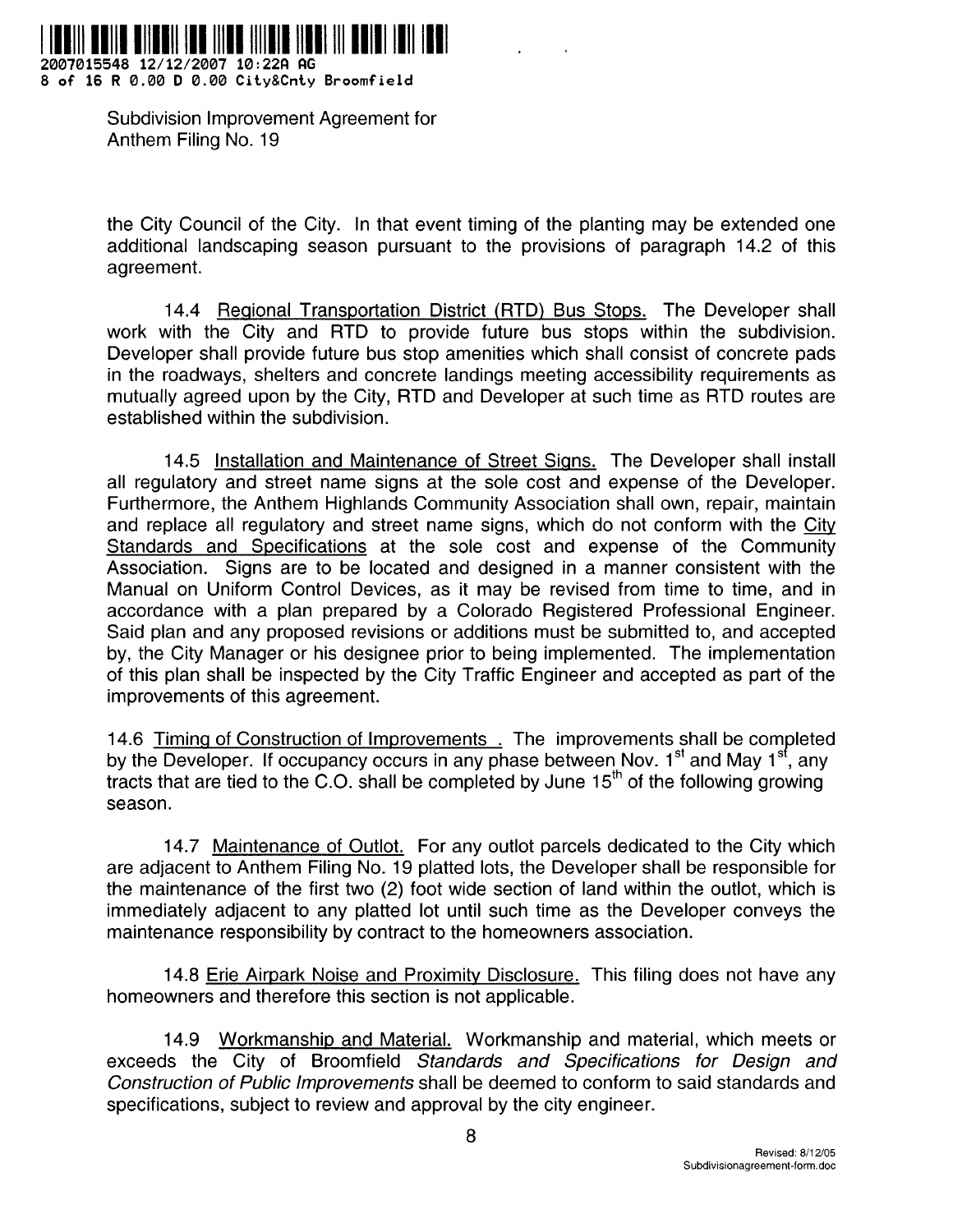

**2007015548 12/12/2007 10 :22fl G 9 of 16 R 0 .00 D 0 .00 City&Cnty Broomfiel d**

> Subdivision Improvement Agreement for Anthem Filing No. 19

14.10 Completion of Plans. Where this Agreement requires the City or the City Engineer or other City official to review, approve, inspect, certify or accept plans or Improvements, the criteria and procedures for such review, approval, inspection, certification or acceptance shall be as set forth in the City's Standards and Specifications for Design and Construction of Public Improvements in effect as of the date of initial plan submittal, provided the Improvements are completed and accepted by the City on or before the date established for completion of improvements in paragraph 1 .5 of this Agreement. If the Improvements are not completed by the date established in paragraph 1.5, the Developer shall be subject to any amendments subsequently made to the Standards and Specifications for Design and Construction of Public Improvements.

14 .11 Rights-of-Way and Easements Fee Simple. For the purposes of establishing value for rights-of-way and easements title insurance policy amounts as required in paragraph 2.0 of this Agreement, the value of rights-of-way and other parcels dedicated to the City in fee simple on the plat or by separate instrument shall be calculated as \$1 .00 per square foot and the value of easements shall be calculated at \$0 .50 per square foot.

14 .12 Master Performance Guarantee . A master performance guarantee means a bond, an irrevocable letter of credit, or other performance guarantee furnished by the Developer and accepted by the City pursuant to a master performance guarantee to collectively satisfy the Developer's obligations to furnish a performance guarantee arising under paragraph 7 .0 of each Subdivision Improvement Agreement for approved subdivisions within the residential portions of the Anthem-West P.U.D. and Preliminary Plat. A master performance guarantee is furnished in lieu of the Developer providing a separate performance guarantee for the improvements described in each Subdivision Improvement Agreement. If the Developer furnishes a master performance guarantee to the City in a form and content satisfactory to the city attorney, then: (a) the master performance guarantee shall be deemed to satisfy the Developer's obligation to furnish a performance guarantee as required by paragraph  $7$  of this Agreement; (b) shall be maintained in an amount sufficient to fund all of the remaining improvements described in all of the Subdivision Improvement Agreements covered by the master performance guarantee; and (c) shall otherwise be subject to the terms and provisions of paragraph 7.

14.13 Special District Financing. Any obligation set forth in this Agreement for the financing and construction of public Improvements which are required to serve the Subdivision which will be owned by the City or a special district, and which will be available for general public use and serve essential governmental functions, may be undertaken, performed and completed by a special district; provided, however, the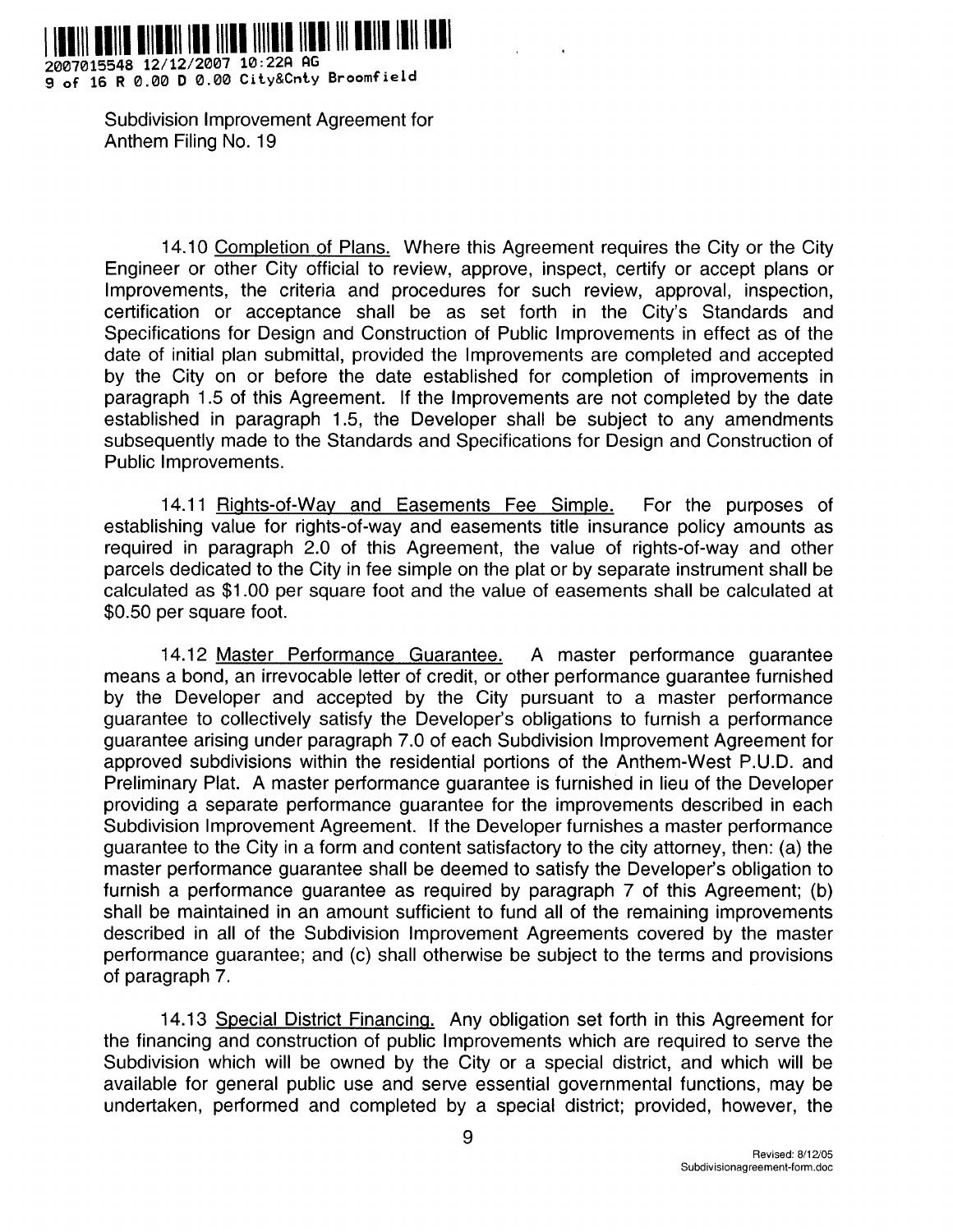

2007015548 12/12/2007 10:22A AG<br>10 of 16 R 0.00 D 0.00 City&Cnty Broomfield

Subdivision Improvement Agreement for Anthem Filing No. 19

Developer shall remain liable for the performance of the Developer's obligations contained in this Agreement.

14.14 Prairie Dog Disclosure. This filing does not have any homeowners and therefore this section is not applicable.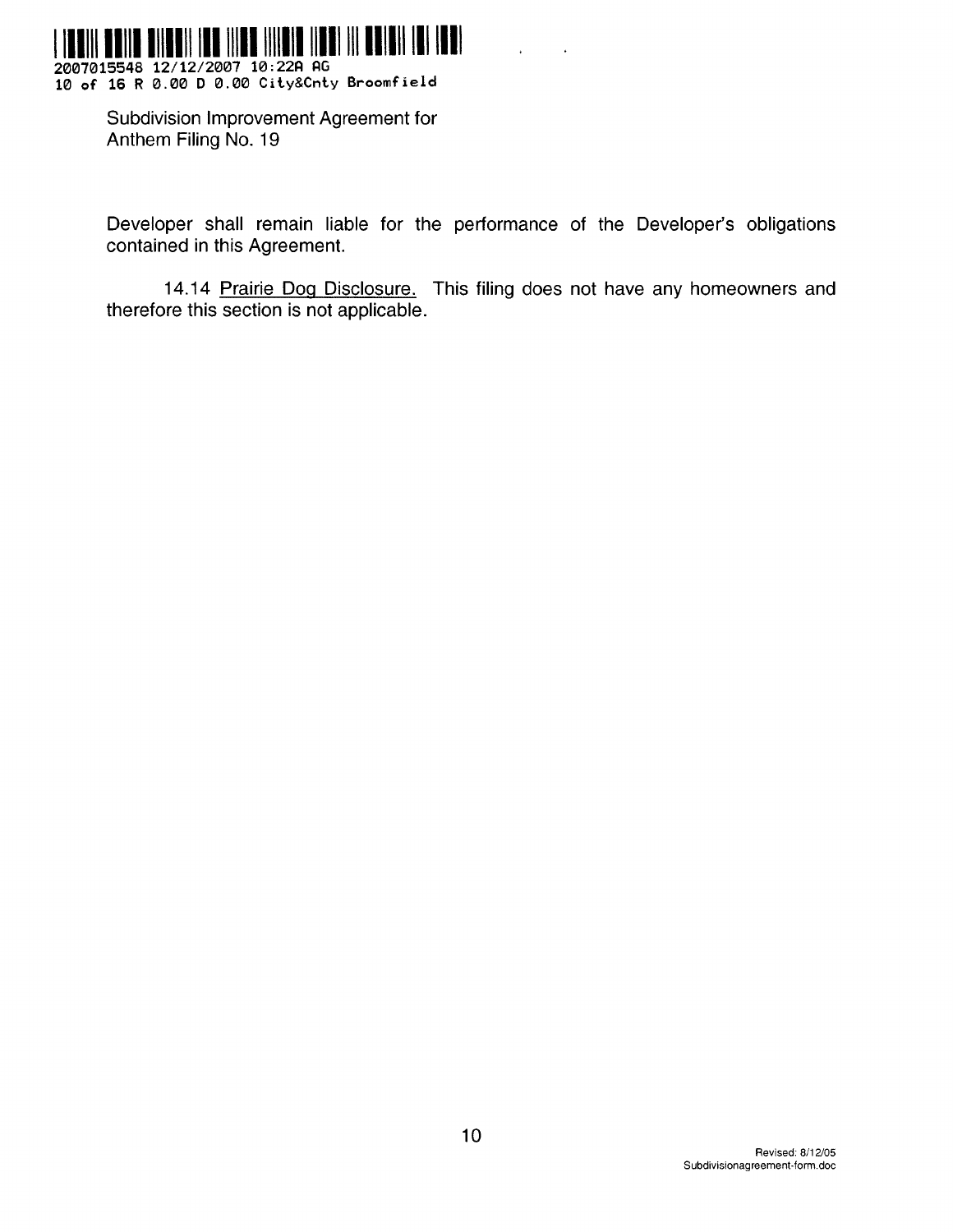

2007015548 12/12/2007 10:22A AG 11 of 16 R 0.00 D 0.00 City&Cnty Broomfield

> Subdivision Improvement Agreement for Anthem Filing No. 19

IN WITNESS WHEREOF, the parties hereto have caused this Agreement to be executed on the day and year first above-written.

**Pulte Home Corporation** corporation a *MichigAnl* By Matthew J. Deibel, Attorney-in-fact

ATTEST:

STATE OF COLORADO ∈) ss. COUNTY OF Bramfult

commission expires: *al cloum 4, 200* 



dict, A Heering

**ESS** my hand and official seal.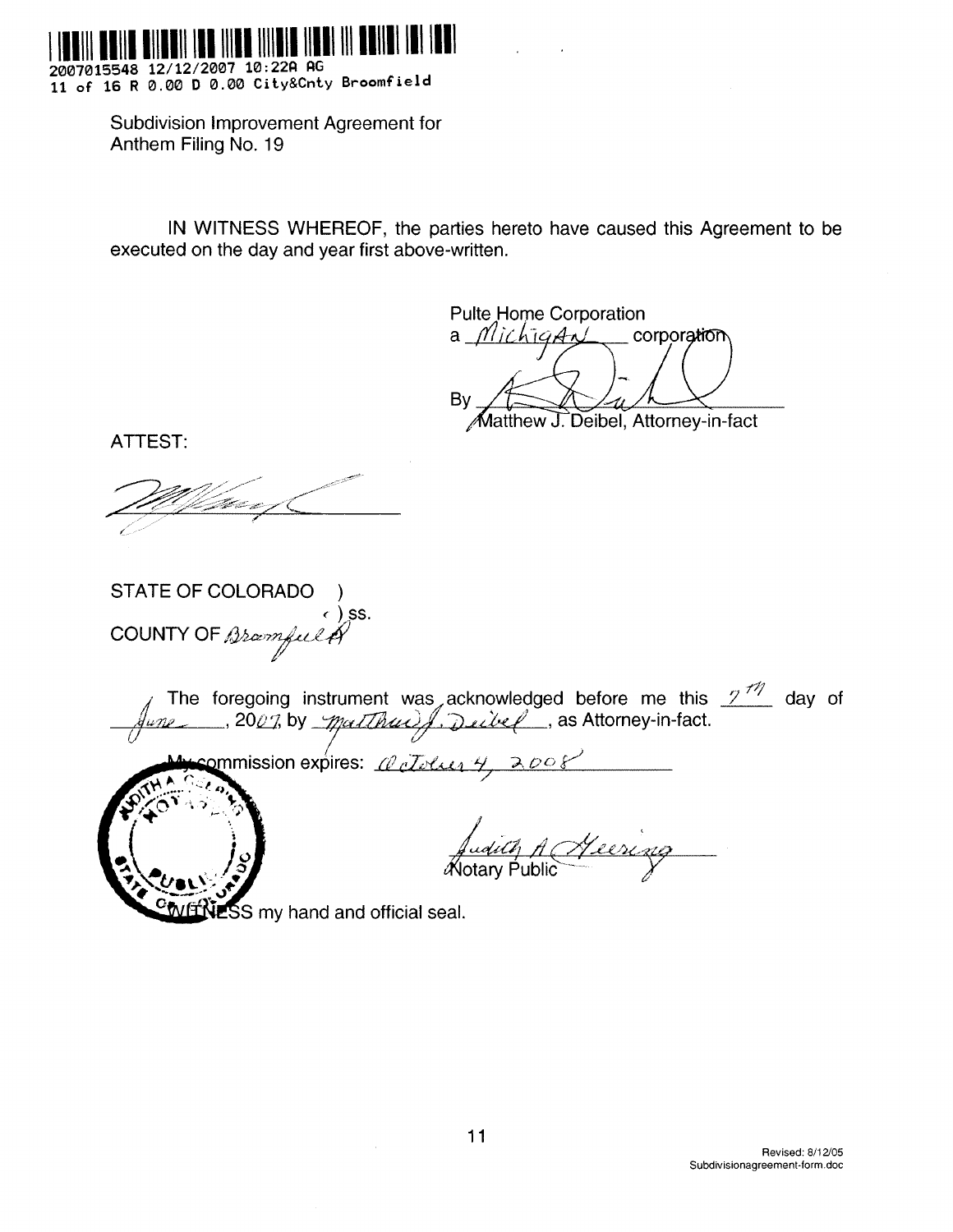

2007015548 12/12/2007 10:22A AG 12 of 16 R 0.00 D 0.00 City&Cnty Broomfield

Subdivision Improvement Agreement for Anthem Filing No. 19

> THE CITY AND COUNTY OF BROOMFIELD, a Colorado municipal corporation and county

Mavor

ATTEST:

**APPROVED AS TO FORM:** 

**City & County Attorney** 

**STATE OF COLORADO** ) SS. **COUNTY OF BROOMFIELD)** 

The foregoing instrument was acknowledged before me this  $12^{\frac{u}{2}}$  day of June \_\_\_, 2007, by Karen Stuart, as Mayor of The City and County of Broomfield, a Colorado municipal corporation and county.

My commission expires: \_ **PATRICIA KEGERREIS** NOTARY PUBLIC **Notary Public** STATE OF COLORADO WITNESS my hand and official seal.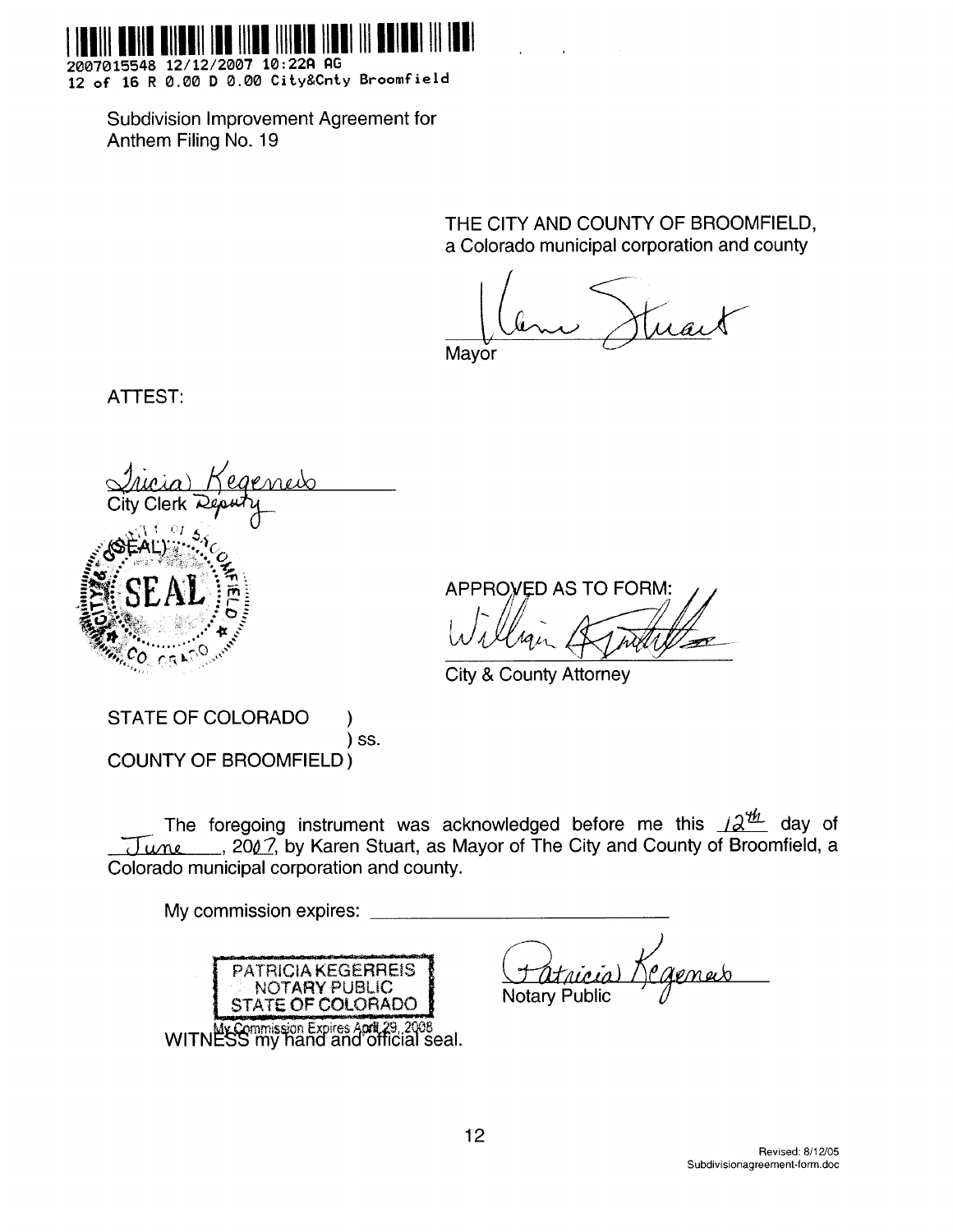

**2007015548 12/12/2007 10 :22fl AG 13 of 16 R 0 .00 D 0 .00 City&Cnty Broomfiel d**

## EXHIBIT A PROPERTY DESCRIPTION ANTHEM FILING NO. 19

A parcel of land being a portion of Outlot 1, Preble Creek Filing No . 1, recorded at the City and County of Broonifield Clerk & Recorder's Office on April 23, 2004 at Reception number 2004005783 and unplatted lands lying in the Northwest Quarter of Section *5* and the Northeast Quarter of Section 6, Township I South, Range 68 West, of the 6th Principal Meridian, City and County of Broomfield, State of Colorado, being more particularly described as follows :

COMMENCING at the West Quarter Corner of Section *5* a (found 3 *1/4"* aluminum cap "PLS 24942");

WHENCE the Center Quarter corner of said Section *5* (a found 3 1/4" aluminum cap on #6 rebar "Carter-Burgess PLS 24942 C1/4 SEC.5 TIS R68W") bears *N89°56'31"E 2626 .65* feet; THENCE N67°0 1 '31 "W a distance of 281 .75 feet to the POINT OF BEGINNING;

THENCE N64°26'16"W a distance of 183 .86 feet;

THENCE N78°50'29"W a distance of 72.32 feet;

THENCE N02°08'20"E a distance of 5 19.10 feet;

THENCE N72°12'22"E non-tangent with the following described curve a distance of 157 .57 feet to a point on the westerly line of Parkside Center Drive as dedicated by Anthem Filing No . 6, recorded at the City and County of Broomfield Clerk & Recorder's Office on September 6, 2005 at Reception number 2005012171;

THENCE the following two (2) courses along the westerly and southerly lines of said Parkside Center Drive:

- <sup>1</sup> . along the arc of a curve to the left ,having a central angle of 101°43'23", a radius of 330.50 feet, a chord bearing of 574°36'59"E a distance of 512 .69 feet, and an arc distance of 586.77 feet;
- 2 . THENCE N52°48'09"E non-tangent with the last described curve a distance of 39 .53 feet:

THENCE the following two (2) courses along the southerly line of Outlot 4, Preble Creek Filing No. 2, recorded at the City and County of Broomfield Clerk and Recorder's Office on April 23, 2004 at Reception number 2004005785 :

1. S65°14'32"E a distance of 431.85 feet;

2. THENCE S41°09'31"E a distance of 123.40 feet;

THENCE S61°03'42"W a distance of 189 .41 feet;

THENCE S53°27'42"W a distance of 115 .62 feet;

THENCE S40°41'39"W a distance of 115 .83 feet;

THENCE S29°01'48"W a distance of 143 .54 feet;

THENCE N79°19'47"W a distance of 537 .22 feet to the POINT OF BEGINNING .

Containing 533,118 square feet, (12.239 Acres), more or less.

#### BASIS OF BEARING

Bearings are based upon (2) Broomlield Colorado GPS Control (Modified State Plane - Colorado North Zone) - GIS LAND POS1TION corners "Lucy" (found 3" brass disk set into 18" round concrete post stamped "CITY OF BROOMFIELD GPS LUCY) and "GPS #4" (found 3 1/4" brass disk set into 18" round concrete post stamped "CITY OF BROOMFIELD 1995 GPS NO. 4" bearing being S50°56'38"W a distance of 9603 .05 feet.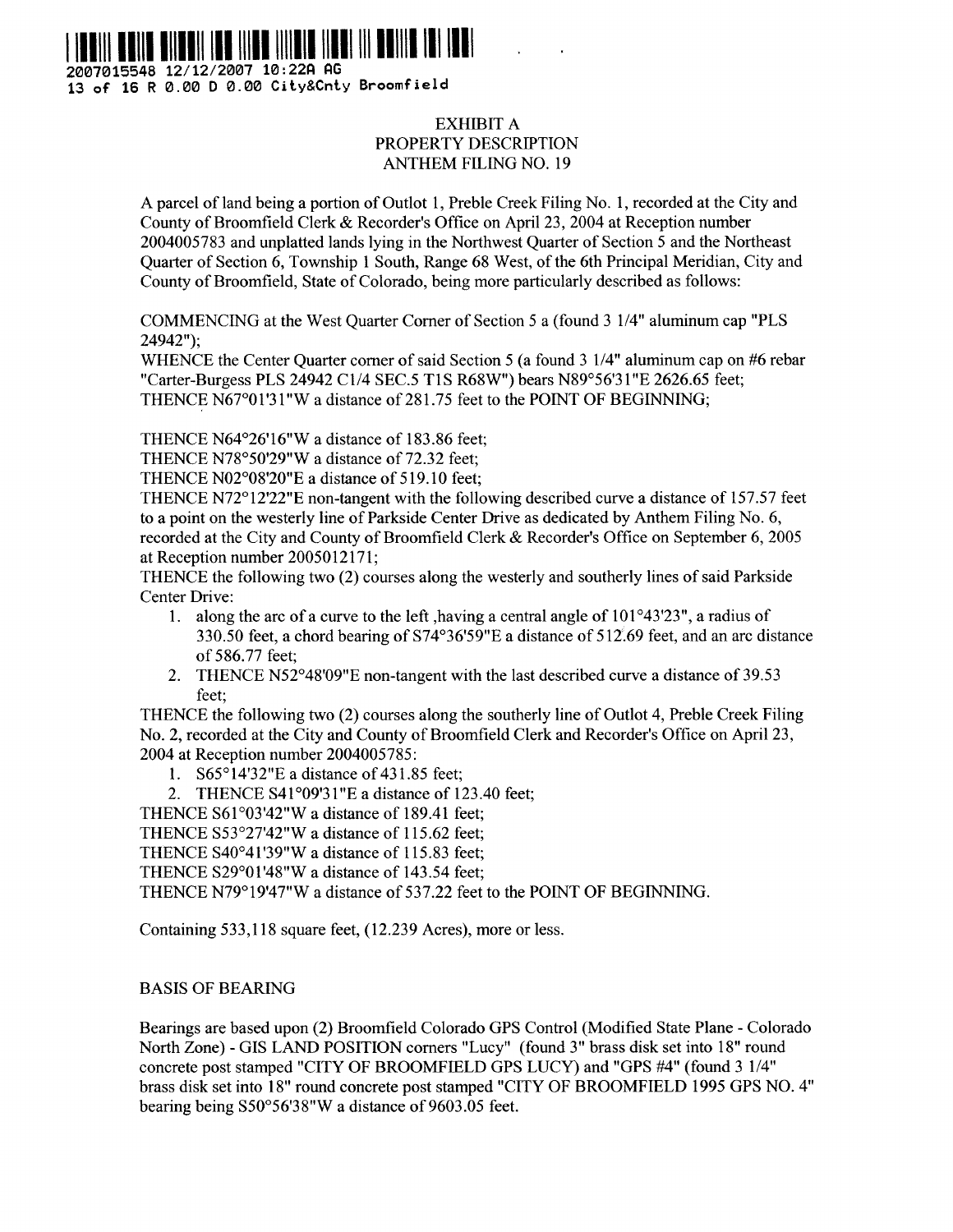<u> Innii Aniin Ailmhi Inn Iilaa iilah ilmain in ahinin III Am</u>

2007015548 12/12/2007 10:22A AG 14 of 16 R 0.00 D 0.00 City&Cnty Broomfield

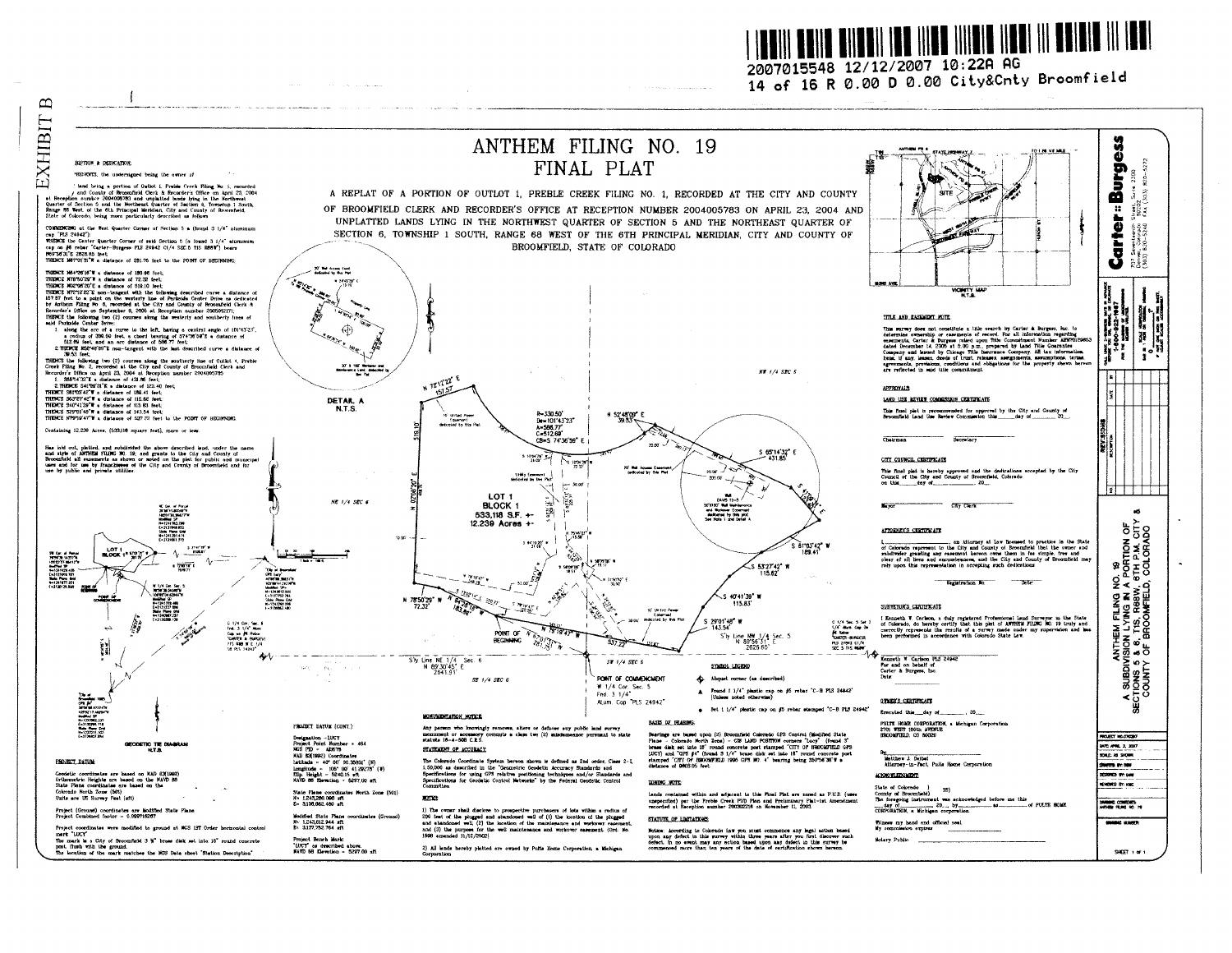

2007015548 12/12/2007 10:22A AG<br>15 of 16 R 0.00 D 0.00 City&Cnty Broomfield

## **EXHIBIT C Parkside Recreation Center** Anthem Filing No. 19

| QTY | <b>UNIT</b> | Cost/Unit | <b>Total Amount</b>      |
|-----|-------------|-----------|--------------------------|
|     |             |           |                          |
| 553 |             | 52        | \$31,356                 |
|     |             |           |                          |
| 40  |             | 40        | \$1,600                  |
|     |             |           |                          |
| 863 |             | 50        |                          |
| 62  |             | 40        | $\frac{1643,150}{2,480}$ |
|     |             |           |                          |

| <b>Total of Improvements</b> | \$78,586 |
|------------------------------|----------|